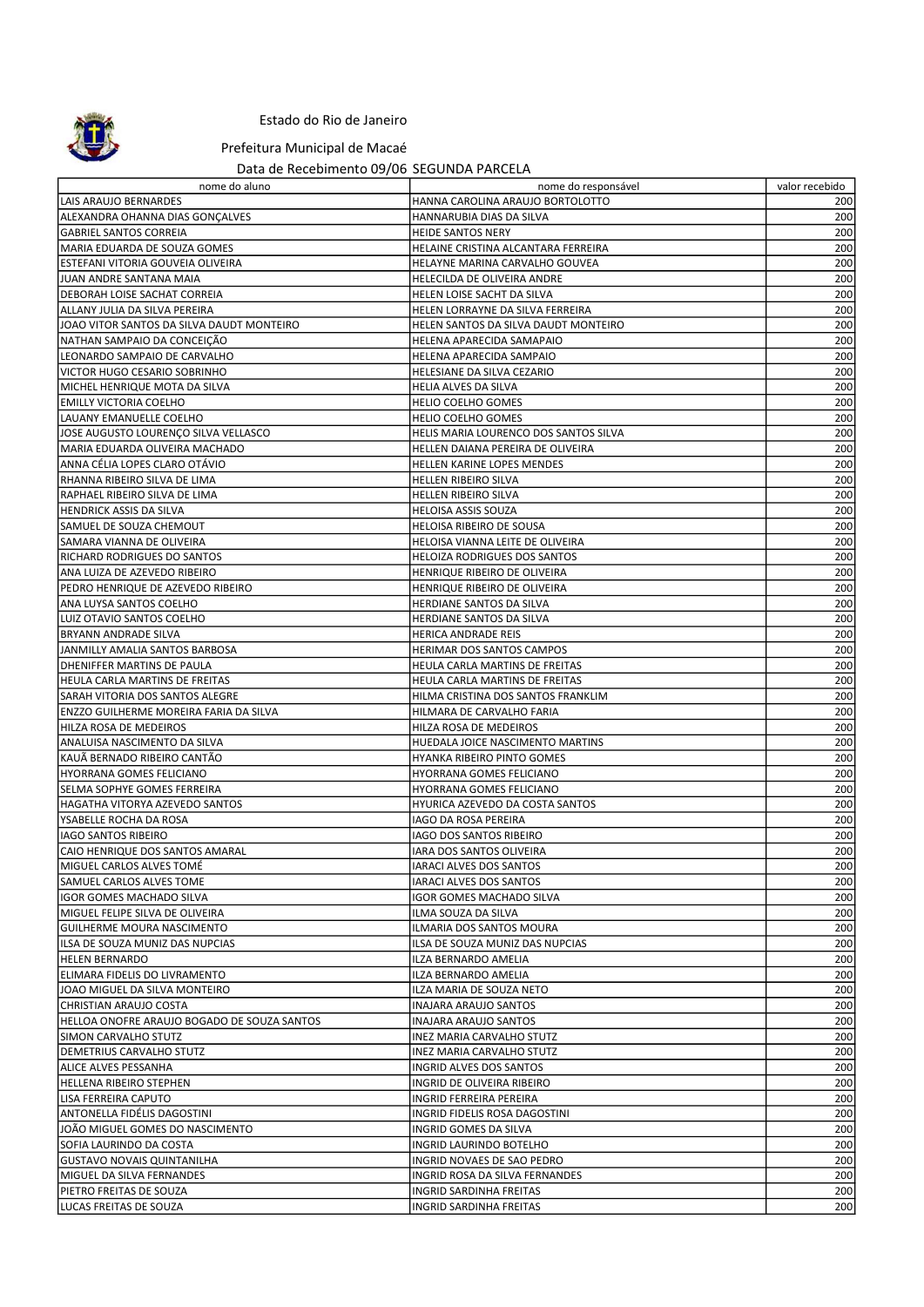| PAULO ROBERTO DE ALMADA MENDES                                             | INGRID TEIXEIRA DE ALMADA                                       | 200        |
|----------------------------------------------------------------------------|-----------------------------------------------------------------|------------|
| DAVI MEIRELES VIEIRA                                                       | <b>INGRIT BERTO MEIRELES</b>                                    | 200        |
| DEYVISON MENDONCA DA SILVA SANTOS                                          | IONALDA MARIA RAMOS FERREIRA                                    | 200        |
| SAMUEL AMARO JULIAO CARVALHO                                               | IRACI AMARO JULIAO CARVALHO                                     | 200        |
| <b>IRACI DOS SANTOS</b>                                                    | <b>IRACI DOS SANTOS</b>                                         | 200        |
| VITORIA GOMES TAVARES                                                      | IRACILDA SILVA REDUZINO                                         | 200        |
| ISABELE QUIRINO ALONSO                                                     | IRACILDA SILVA REDUZINO                                         | 200        |
| RICKELME SANTOS DE AMORIM<br>DOUGLAS DE JESUS SANTOS                       | <b>IRAILDES DE JESUS SANTOS</b><br>IRAILDES DE JESUS SANTOS     | 200<br>200 |
| HUGO CACIQUE PENEDO                                                        | IRANI ALVES DE OLIVEIRA CALDAS                                  | 200        |
| ILITCH AMARÚ AGUIAR PÉREZ                                                  | IRANI ESTER AGUIAR PEREZ                                        | 200        |
| CARLOS BRAYAN ALVES DE PAULA                                               | IRANILDE DE JESUS MORAIS                                        | 200        |
| LUCAS DA SILVA PEREIRA                                                     | IRANIR BATISTA DA SILVA                                         | 200        |
| CARLOS DAVI ALMEIDA SOARES                                                 | <b>IRENE SILVA ALMEIDA</b>                                      | 200        |
| ISMAEL DOS SANTOS DE AZEREDO                                               | IRENILCE DAS NEVES DOS SANTOS DE AZEREDO                        | 200        |
| PEDRO CARLOS LOUREIRO DE MOURA                                             | IRINEA LOUREIRO DE MOURA                                        | 200        |
| THIAGO AVELINO MORAES                                                      | IRIS AVELINO MORAES MARTINS                                     | 200        |
| IRIS RIBEIRO MACHADO                                                       | IRIS RIBEIRO MACHADO                                            | 200        |
| MARIA EDUARDA MARQUES DA SILVA CASTRO                                      | IRISMAN RODRIGUES PAULINO                                       | 200        |
| JOSE PEDRO CORREA PEREIRA                                                  | ISABEL CRISTINA RIBEIRO DA SILVA                                | 200        |
| YURI DA SILVA VIANNA                                                       | ISABEL PAULA DA SILVA E SILVA                                   | 200        |
| ISAAC FARIAS DE OLIVEIRA                                                   | <b>ISABELE NASCIMENTO FARIAS</b>                                | 200        |
| <b>ALICE BARRETO JESUS</b><br> THALLYSSON MIGUEL SANTOS DE ANDRADE         | ISIS FERREIRA BARRETTO<br>ISLAYNE LONDRINELY BARBOSA DOS SANTOS | 200<br>200 |
| <b>BRUNNO DANIEL NASCIMENTO TAVARES</b>                                    | <b>ISRAEL VIEIRA TAVARES</b>                                    | 200        |
| <b>GABRIELY SOUZA AMARAL</b>                                               | <b>ITACIANA FERNANDES ALVES</b>                                 | 200        |
| ILANA ESTEVES MANSUR PEREIRA                                               | ITAMAIRES TENORIO DA SILVA ESTEVES                              | 200        |
| IAGO TENORIO DA SILVA ESTEVES DO NASCIMENTO                                | ITAMAÍRES TENORIO DA SILVA ESTEVES                              | 200        |
| IAN TENORIO DA SILVA ESTEVES DO NASCIMENTO                                 | ITAMAÍRES TENORIO DA SILVA ESTEVES                              | 200        |
| THALITA GOMES MARTINS DE ALMEIDA                                           | ITAMARA GOMES MARTINS                                           | 200        |
| YASMIM DE JESUS LIMA                                                       | IVALDO DA SILVA LIMA                                            | 200        |
| RAPHAEL GUIMARAES MOÇO                                                     | IVANA DE ALMEIDA GUIMARAES MOCO                                 | 200        |
| JHENNIFE DA SILVA SOARES                                                   | IVANA DE SOUZA SILVA                                            | 200        |
| IVANEIDE DA SILVA OLIVEIRA                                                 | IVANEIDE DA SILVA OLIVEIRA                                      | 200        |
| JULIA ABREU DE ANDRADE CRESPO                                              | IVANI ABREU DE ANDRADE                                          | 200        |
| MARIA CECILLYA SANTOS JAVARINI                                             | IVANI SOUZA BENEDITO JAVARINI                                   | 200        |
| EDUARDO SANTOS JAVARINI<br>NATALLYE PIMENTEL DA SILVA FERREIRA DE OLIVEIRA | IVANI SOUZA BENEDITO JAVARINI                                   | 200<br>200 |
| ATHOS NATHAN BARROS DOS SANTOS                                             | IVANIA DA SILVA FERREIRA<br>IVANIA MARIA DOS SANTOS             | 200        |
| PEDRO EMMANOEL REIS COSTAS                                                 | IVANIA SOUZA REIS COSTA                                         | 200        |
| <b>IGOR SANTOS BARBOSA</b>                                                 | IVANILDO B SABINO                                               | 200        |
| LAIRTON DOS SANTOS BARBOSA                                                 | IVANILDO B SABINO                                               | 200        |
| <b>MATEUS SANTOS BARBOSA</b>                                               | IVANILDO BARBOSA SABINO                                         | 200        |
| ANNA KAROLYNE TEREZA ALVES DE OLIVEIRA                                     | IVETE DE OLIVEIRA TEREZA ALVES                                  | 200        |
| ANNY VICTORIA TEREZA ALVES DE OLIVEIRA                                     | <b>IVETE DE OLIVEIRA TEREZA ALVES</b>                           | 200        |
| LUAN MIGUEL DA SILVA                                                       | <b>IVONE MARIA DA SILVA</b>                                     | 200        |
| CAMILLY MARGARIDA MARTINS COSTA                                            | IVONETE DA CONCEICAO MARTINS COSTA                              | 200        |
| MARIA VICTORIA DE OLIVEIRA DIAS                                            | IVONETE FIDELIS DE OLIVEIRA DIAS                                | 200        |
| ANA CAROLINA PIMENTEL DA CUNHA                                             | <b>IVONETE MARIA ROSA</b>                                       | 200        |
| GEOVANA LEONEL DE JESUS                                                    | <b>IVONETE ROSA DE JESUS</b>                                    | 200        |
| ISAIAS NASCIMENTO PEREIRA<br> KAYQUE JERONIMO DA SILVA DOS SANTOS          | IVONILTON FLOR PEREIRA<br>IZABEL CRISTINA JERONIMO DA SILVA     | 200<br>200 |
| ELLOAH JERONIMO DA SILVA DOS SANTOS                                        | IZABEL CRISTINA JERONIMO DA SILVA                               | 200        |
| KAYQUI SANTOS SANTANA                                                      | IZABEL CRISTINA SANTOS SANTANA                                  | 200        |
| PEDRO HENRIQUE SOBREIRA DO CARMO                                           | IZABEL CRISTINA SOBREIRA                                        | 200        |
| DIEGO SILVA DINIZ                                                          | <b>IZABEL SILVA</b>                                             | 200        |
| IZAIAS SILVA SERRA                                                         | IZABEL SILVA                                                    | 200        |
| IZADORA SILVA SERRA                                                        | IZABEL SILVA                                                    | 200        |
| JULIA AMORIM LEMOS                                                         | IZABELA AMORIM DA SILVA LEMOS                                   | 200        |
| PEDRO AMORIM LEMOS                                                         | IZABELA AMORIM DA SILVA LEMOS                                   | 200        |
| MANUELA PAYER PORTUGAL                                                     | IZADORA LOPES DA SILVA                                          | 200        |
| ISLAM DE JESUS DIAS DA LUZ                                                 | IZAIAS DE JESUS DA LUZ                                          | 200        |
| JOAO PEDRO DA SILVA CARVALHO                                               | IZAIAS NASCIMENTO DE CARVALHO                                   | 200        |
| IZAURA DA SILVA                                                            | IZAURA DA SILVA                                                 | 200        |
| RHANA DA SILVA AGUIAR                                                      | JACIARA DA SILVA AGUIAR                                         | 200        |
| PAOLA SANTOS DE OLIVEIRA                                                   | JACIARA DOS SANTOS OLIVEIRA                                     | 200        |
| LUNNA JHULLY BELMONT GOMES<br>MARIA JULIA SANTOS MIRANDA                   | JACIARA MARQUES GOMES<br>JACIKATIA SANTOS DA CONCEICAO          | 200<br>200 |
| JABRIEL DA CONCEIÇÃO PAES BARBOSA                                          | JACIMAURA DA CONCEICAO PAES                                     | 200        |
| JABEL DA CONCEIÇAO PAES BARBOSA                                            | JACIMAURA DA CONCEICAO PAES                                     | 200        |
| GUSTAVO DIAS                                                               | JACIRA DA HORA DE JESUS                                         | 200        |
| ANNA LAURA CALIXTO DE OLIVEIRA                                             | JACKELINE CALIXTO DE OLIVEIRA                                   | 200        |
| GABRIELI CALIXTO DE OLIVEIRA                                               | JACKELINE CALIXTO DE OLIVEIRA                                   | 200        |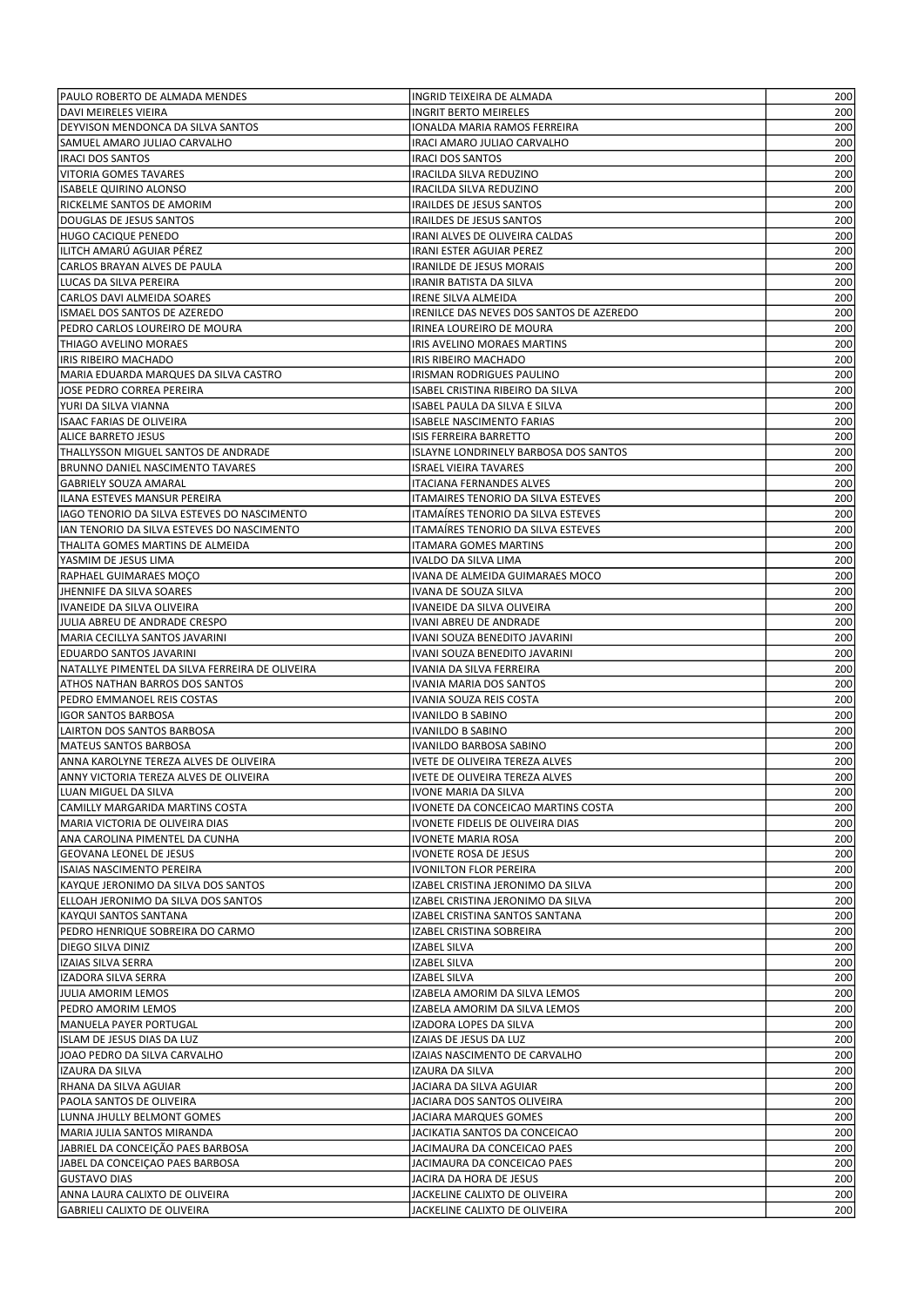| VICTORIA DOS SANTOS TAVARES                                       | JACKELINE IGREJA SANTOS                           | 200        |
|-------------------------------------------------------------------|---------------------------------------------------|------------|
| DIOGO HENRIQUE DOS SANTOS URCI                                    | JACKELINE IGREJA SANTOS                           | 200        |
| RICK RAFAEL LIMA DOS SANTOS SILVA                                 | JACKELINE LIMA DOS SANTOS                         | 200        |
| LEONARDO DE SOUZA DA SILVA                                        | JACLINE SOUZA DA SILVA                            | 200        |
| RAPHAEL CORDEIRO MANCEBO                                          | JACQUELINE ALVES CORDEIRO                         | 200        |
| ELIZA CORDEIRO MANCEBO                                            | JACQUELINE ALVES CORDEIRO                         | 200        |
| ENZO GABRIEL SARNAGLIA OLIVEIRA                                   | JAEL SARNAGLIA                                    | 200        |
| <b>WERVETON PEREIRA DA SILVA</b>                                  | JAGUELINE SILVA DE ALMEIDA                        | 200        |
| ISMAEL SOUZA PEREIRA                                              | JAILSON LUIZ PEREIRA                              | 200        |
| JAILSON MENDES DE BRITO                                           | JAILSON MENDES DE BRITO                           | 200        |
| JONATHAN PINTO DE SOUZA                                           | JAILTON SOUZA DOS SANTOS                          | 200        |
| THAUAN LUCAS COSTA OLIVEIRA                                       | JAINI VALERIA SILVA COSTA                         | 200        |
| PEDRO HENRIQUE NEVES GOMES LEITE                                  | JAIR GOMES LEITE                                  | 200        |
| JAIRO SILVINO FILHO                                               | JAIRO SILVINO FILHO                               | 200        |
| ALICE VITÓRIA COSTA DE AZEVEDO                                    | <b>JAMILE QUEIROZ COSTA</b>                       | 200        |
| <b>BRENDA BEATRIZ SANTOS AMORIM</b>                               | JAMILE SANTOS DE OLIVEIRA                         | 200        |
| YASMIN JHENNIFER VALADAO DOS SANTOS                               | JAMILLA VALADAO ROMANO                            | 200        |
| LUIZ OTAVIO VALADAO DOS SANTOS                                    | JAMILLA VALADAO ROMANO                            | 200        |
| <b>AGATHA DOS SANTOS AMARAL</b>                                   | JAMILLE CRISLAYNE DO AMARAL SILVA                 | 200        |
| JOAO VITOR LIMA DA ROCHA                                          | JAMIRIS LIMA COSTA                                | 200        |
| MARIA LETÍCIA DIAS CANEMA DA SILVA                                | JANAINA ABREU MUNIZ                               | 200        |
| MARIA EDUARDA MUNIZ DA SILVA                                      | JANAINA ABREU MUNIZ                               | 200        |
| ANNA VYTÓRIA AZEVEDO VARGAS                                       | JANAINA AZEVEDO PINTO                             | 200        |
| GUILHERME CARDOSO DOS SANTOS                                      | JANAINA CARDOSO SANTOS SANTANA                    | 200        |
| VALENTINA DA SILVA CRUZ                                           | JANAINA CARLA DE OLIVEIRA CRUZ                    | 200        |
| LUCAS RODRIGUES RETAMERO                                          | JANAINA CORREA RODRIGUES                          | 200        |
| THAYNARA FERREIRA DOIS REIS                                       | JANAINA CRISTINE FERREIRA                         | 200        |
| BRAYAN LUCAS BRAGA ALMEIDA                                        | JANAINA DA CONCEICAO BRAGA                        | 200        |
| <b>AMANDA FALCAO QUINTEIRO</b>                                    | JANAINA DE OLIVEIRA FALCAO                        | 200        |
| AGATHA RAYSSA DE SOUSA ESPIRITO SANTO                             | JANAINA DE SOUZA NOGUEIRA                         | 200        |
| ARTHUR DUTRA FAYET COUTINHO                                       | JANAINA DUTRA DAS DORES                           | 200        |
| YSABELLA DUTRA DE SOUZA                                           | JANAINA DUTRA DAS DORES                           | 200        |
| YTALLO LAURINDO BATISTA                                           | JANAINA LAURINDO DA SILVA                         | 200        |
| LETICIA MARTINS RIBEIRO                                           | JANAINA NATALIA DA SILVA MARTINS GOMES            | 200        |
| THAYANE PEREIRA FERNANDES AZEVEDO                                 | JANAINA PEREIRA FERNANDES                         | 200        |
| RONALD PEREIRA FERNANDES AZEVEDO<br><b>HEITOR TARDIM OLIVEIRA</b> | JANAINA PEREIRA FERNANDES                         | 200        |
|                                                                   | JANAINA TARDIM DE SOUZA                           | 200        |
| KLEBER LUCAS VIEIRA DA SILVA<br>LUDMILLA FABRICIA SANTOS PEREIRA  | JANAINA VIEIRA                                    | 200        |
| EVERTON ALMEIDA DE SOUZA                                          | JANDIRA SILVA SANTOS<br>JANE APARECIDA DE ALMEIDA | 200<br>200 |
| MARIA LUIZA MANHÃES VIEIRA                                        | JANE CARLA DA SILVA MANHAES                       | 200        |
| MARIA VICTÓRIA CORRÊA DE PAULA                                    | JANE CORREA DE PAULA                              | 200        |
| STEFERSON SMIT DOS SANTOS MOURA                                   | JANE CRISTINA DOS SANTOS MOURA                    | 200        |
| KAIKE DOS SANTOS ROCHA                                            | JANE DA CONCEICAO PEREIRA                         | 200        |
| MAYARA DE CARVALHO CEZARIO                                        | JANE KELY DE CARVALHO                             | 200        |
| TAWANY DOS SANTOS MANHÃES                                         | JANE SANTANNA DOS SANTOS                          | 200        |
| CARLOS HENRIQUE SILVA COSTA                                       | JANETE FERNANDES SILVA                            | 200        |
| MARIA CLARA DE CARVALHO BERNARDES                                 | JANETE MIDAO DE CARVALHO                          | 200        |
| DIHONATAN GOMES DA SILVA                                          | JANETE RAMOS GOMES                                | 200        |
| PYTTER PARKER DA SILVEIRA ANDRADE DOS SANTOS                      | JANICE DA SILVEIRA SOUZA                          | 200        |
| BRUNA DOS SANTOS OLIVEIRA MERLY                                   | JANICE DOS SANTOS VIGAS                           | 200        |
| KAUAN PEREIRA DA SILVA                                            | JANICLEIA BERNARDO DA SILVA                       | 200        |
| <b>GUILHERME PEIXOTO LEAO</b>                                     | JANINE PEIXOTO DA CRUZ                            | 200        |
| MARIA JÚLIA PEREIRA CRUZ DOS SANTOS                               | JANISELMA C SOUSA                                 | 200        |
| LUCIANO HENRIQUE GONÇALVES SANTOS                                 | JAQUELINE ARAUJO GONCALVES                        | 200        |
| JAKOB CALDAS DA SILVA GOMES                                       | JAQUELINE CALDAS DA SILVA                         | 200        |
| RAYANNE CANDIDO GOBE                                              | JAQUELINE CANDIDO                                 | 200        |
| JOAO GABRIEL DA CONCEICAO COUTINHO LOPES                          | JAQUELINE DA CONCEICAO LOPES                      | 200        |
| JANAINA CRUZ COSTA                                                | JAQUELINE DA CRUZ CREM                            | 200        |
| YANN DA SILVA MARINHO                                             | JAQUELINE DA SILVA MARINHO                        | 200        |
| ALEX JHONATAN BARCELLOS VIANA                                     | JAQUELINE DE OLIVEIRA BARCELLOS                   | 200        |
| THAYLA MARIA DE PINHO FERREIRA                                    | JAQUELINE DE PINHO                                | 200        |
| HUDSON PINTO BASTOS                                               | JAQUELINE DE SOUZA PINTO                          | 200        |
| VICTOR HUGO DE SOUZA                                              | JAQUELINE DE SOUZA PINTO                          | 200        |
| THALLISON DE SOUZA DA SILVA                                       | JAQUELINE DE SOUZA PINTO                          | 200        |
| MAYDHA MIRELA DA SILVA SANTOS                                     | JAQUELINE FERREIRA DA SILVA                       | 200        |
| HIAGO GABRIEL DA SILVA SANTOS                                     | JAQUELINE FERREIRA DA SILVA                       | 200        |
| PAULO VITOR MONTEIRO MENDONÇA                                     | JAQUELINE GOMES MONTEIRO                          | 200        |
| DANILO NEVES GOMES                                                | JAQUELINE GOMES NEVES                             | 200        |
| MELISSA SILVA DA CONCEIÇÃO                                        | JAQUELINE MORAES DA SILVA                         | 200        |
| MARCELO DUARTE OLIVEIRA                                           | JAQUELINE RIBEIRO DUARTE                          | 200        |
| MARCEL DUARTE OLIVEIRA                                            | JAQUELINE RIBEIRO DUARTE                          | 200        |
| DAIANE GOMES DE JESUS CONCEIÇÃO                                   | JAQUELINE RIBEIRO PINTO                           | 200        |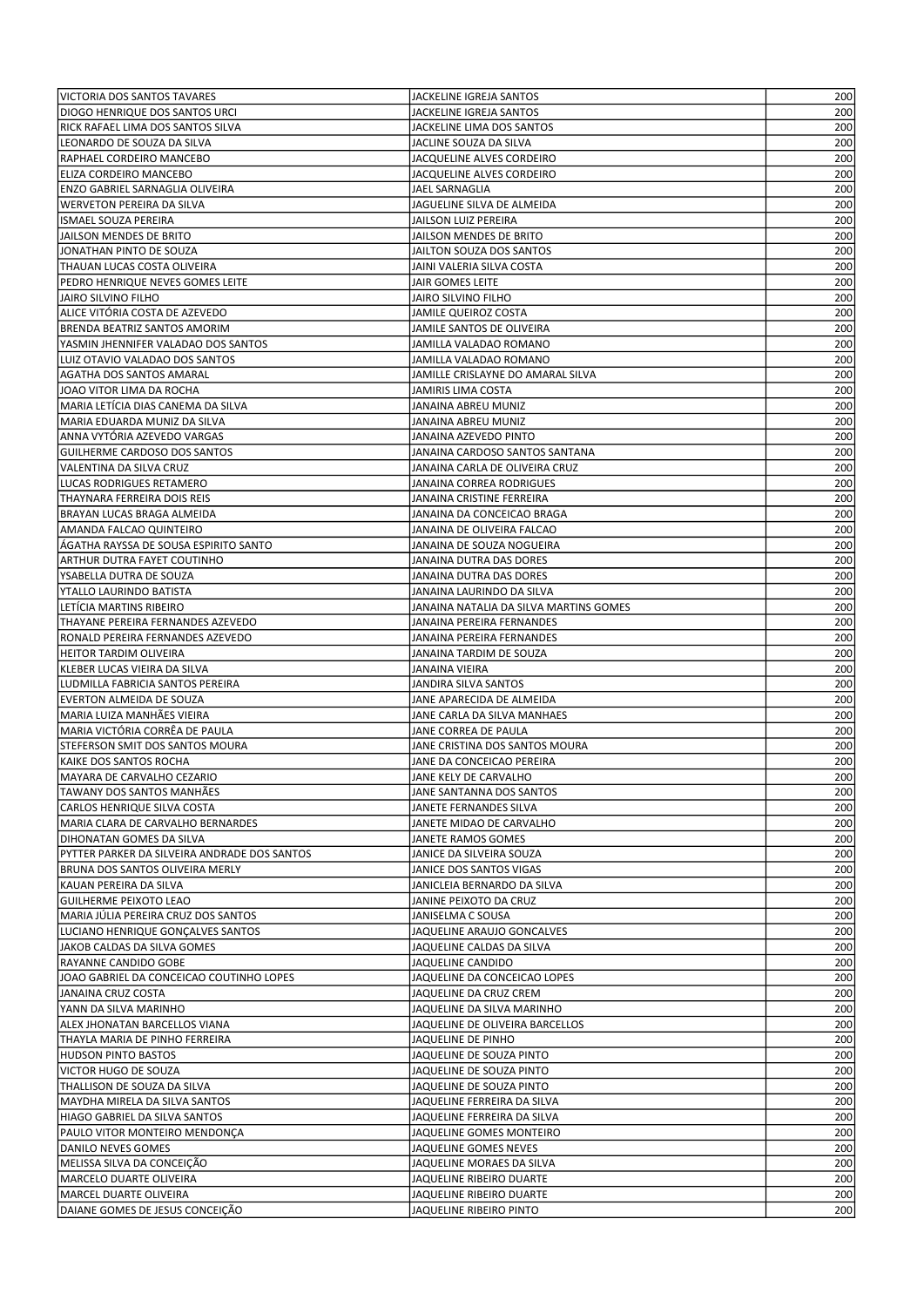| DOMINIKY GOMES FERREIRA DE OLIVEIRA                             | JAQUELINE ROSA FERREIRA DE OLIVEIRA                         | 200        |
|-----------------------------------------------------------------|-------------------------------------------------------------|------------|
| <b>ALYCE SANTOS DUARTE</b>                                      | JAQUELINE SANTOS ROSA                                       | 200        |
| JOANNA HELENA SIQUEIRA DENOZOR                                  | JAQUELINE SIQUEIRA COUTINHO                                 | 200        |
| <b>EDUARDA GABRIEL NOGUEIRA</b>                                 | JARDEL ALVES NOGUEIRA                                       | 200        |
| MIGUEL COSTA DE ALMEIDA                                         | JARLENE KARLA DA COSTA DO NASCIMENTO                        | 200        |
| MARIA EDUARDA COSTA SILVA SANTOS                                | JASANAN DA COSTA VITORIO                                    | 200        |
| MARIA PAULA COSTA SILVA SANTOS                                  | JASANAN DA COSTA VITORIO                                    | 200        |
| CAMILA MARIA DA SILVA                                           | JASIEL MELO DA SILVA                                        | 200        |
| GEOVANA ANGELO ANDRADE DA SILVA                                 | JEAN CARLOS ANGELO DA SILVA                                 | 200        |
| MIKAELA AMADO DO NASCIMENTO                                     | JEAN CORREA DO NASCIMENTO                                   | 200        |
| JEANE FERNANDES SANTOS                                          | JEANE FERNANDES SANTOS                                      | 200        |
| JOSUÉ SANTOS DA SILVA PEREIRA                                   | JEANE SATOS DA SILVA                                        | 200        |
| IBSON DE MACEDO COSTA PEÇANHA                                   | JEBSON COSTA PECANHA                                        | 200        |
| JOÃO VINICIUS ARAUJO DA MOTA                                    | JEFERSON BERNARDO DE OLIVEIRA                               | 200        |
| NOEMY GABRIELY DOS SANTOS BISPO                                 | JEFERSON BISPO DOS SANTOS                                   | 200        |
| JULIA GOUVÉA MUNHOZ                                             | JEFERSON DE LIMA MUNHOZ                                     | 200        |
| JULIA ALBUQUERQUE AMADO                                         | JEFFERSON AMADO FERREIRA                                    | 200        |
| HELLOYZA COSTA SILVA                                            | JEICE KELLE COSTA LEITE                                     | 200        |
| EDILANY DE OLIVEIRA PEREIRA                                     | JENAINA DE OLIVEIRA TEIXEIRA                                | 200        |
| ANNA YSABELLA MARQUES WAGNER                                    | JENIFER MARQUES WAGNER                                      | 200        |
| <b>GABRIEL ALMEIDA RAMOS</b>                                    | JENIFFER ALMEIDA SANTOS                                     | 200        |
| <b>GUSTAVO ALVES DE OLIVEIRA</b>                                | JENIFFER DOS SANTOS ALVES DE OLIVEIRA                       | 200        |
| RHENAN BOARETO ISAIAS                                           | JENNIFER BOARETO ISAIAS                                     | 200        |
| MARIA EDUARDA SANTOS DE RESENDE                                 | JENNIFER MACEDO DOS SANTOS                                  | 200        |
| JHENNYFER DOS SANTOS RODRIGUES                                  | JENNYFER DOS SANTOS RODRIGUES                               | 200        |
| SOPHYA SOUZA ARAUJO                                             | JENNYFFER SOUZA BARBOSA SOARES                              | 200        |
| ANDREI CAUAN VASCONCELOS DE SOUZA                               | JEOVANIA DA SILVA VASCONCELOS                               | 200        |
| GERLAN KEVIN VASCONCELOS DE SANTANA                             | JEOVANIA DA SILVA VASCONCELOS                               | 200        |
| MARIA TERESA DE QUEIROZ ARAUJO                                  | JEOVANNE DE QUEIROZ ARAUJO                                  | 200        |
| JOÃO MIGUEL DO NASCIMENTO COSTA SOUZA DA CONCEIÇÃO              | JESSIANE DO NASCIMENTO COSTA                                | 200        |
| <b>LUCAS BATISTA DOS SANTOS</b><br>VITÓRIA CAETANO MANHÃES      | JESSICA BATISTA DA SILVA PARAHIBA                           | 200        |
| DOMNYCK GOMES DE ARAUJO                                         | JESSICA CAETANO DE SOUZA MANHAES<br>JESSICA CALIXTO GABRIEL | 200<br>200 |
| LARA GOMES MACHADO                                              | JESSICA CALIXTO GABRIEL                                     | 200        |
| MARIA NAKITAH CALIXTO MIRANDA                                   | JESSICA CALIXTO GABRIEL                                     | 200        |
| GIOVANNA CASTRO PEÇANHA                                         | JESSICA CASTRO DE OLIVEIRA                                  | 200        |
| JOAO PEDRO DA SILVA MACHADO                                     | JESSICA CEZARIO DA SILVA                                    | 200        |
| HELENA DA SILVA DO VALLE                                        | JESSICA CEZARIO DA SILVA                                    | 200        |
| DANIEL SANTOS DE JESUS                                          | JESSICA CIRIACO DOS SANTOS                                  | 200        |
| KAUANNY MADUREIRA DA SILVA SOUZA                                | JESSICA CORDEIRO DE SOUZA TOME SILVA                        | 200        |
| EMILY CORREA DE ARAUJO                                          | JESSICA CORREA DE ARAUJO                                    | 200        |
| ÍSIS VITÓRIA COSTA RIBEIRO                                      | JESSICA COSTA DA SILVA                                      | 200        |
| ANA CLARA DOS SANTOS CRUZ                                       | JESSICA CRISTINA DOS SANTOS                                 | 200        |
| KEMYLLY DA SILVA ALVES                                          | JESSICA DA SILVA                                            | 200        |
| <b>EMYLLY DA SILVA ALVES</b>                                    | <b>JESSICA DA SILVA</b>                                     | 200        |
| SOPHIA ELOISE DA SILVA SANTOS                                   | JESSICA DA SILVA                                            | 200        |
| ANNA JULIA DA SILVA COUTINHO DE SOUZA                           | JESSICA DA SILVA COUTINHO                                   | 200        |
| MATHEUS GABRIEL DA SILVA COUTINHO DE SOUZA                      | JESSICA DA SILVA COUTINHO                                   | 200        |
| <b>IURI DE OLIVEIRA FRANCISCO</b>                               | JESSICA DA SILVA DE OLIVEIRA                                | 200        |
| ANA LAURA DA SILVA DOS SANTOS                                   | JESSICA DA SILVA MARIA                                      | 200        |
| ADRYEL DAVI RIBEIRO FERRAZ                                      | JESSICA DA SILVA RIBEIRO                                    | 200        |
| NYCOLLAS SANTOS DE PAULA                                        | JESSICA DOS SANTOS                                          | 200        |
| ARTHUR EDUARDO NEVES                                            | JESSICA EDUARDO NEVES                                       | 200        |
| <b>ARTHUR LORENZO GREGORIO DOS SANTOS</b>                       | JESSICA GREGORIO MONTEIRO                                   | 200        |
| DAVI IGINO DE ALMEIDA                                           | JESSICA IGINO PEREIRA BATISTA                               | 200        |
| DAVY NICOLAS DA SILVA                                           | JESSICA LOREN GOMES FERREIRA DA SILVA                       | 200        |
| LUIZ FELIPE MAIA NETTO                                          | JESSICA MAIA TAVARES                                        | 200        |
| ERICSON MAIA DE OLIVEIRA                                        | JESSICA MAIA TAVARES                                        | 200        |
| NICOLLAS DA SILVA BEZERRA                                       | JESSICA MARIA DA SILVA BEZERRA                              | 200        |
| YAN MATHEUS DA SILVA SANTOS                                     | JESSICA MARIA DA SILVA BEZERRA                              | 200        |
| LAVINIA PYETRA DA SILVA SOARES                                  | JESSICA MARIA DA SILVA BEZERRA                              | 200        |
| AYLA JHENIFFER MOREIRA DA SILVA                                 | JESSICA MOREIRA BARBOSA                                     | 200        |
| JEAN LUCAS MUNIZ DE ARAUJO                                      | JESSICA MUNIZ FERREIRA                                      | 200        |
| YASMIN MOREIRA NUNES DOS SANTOS                                 | JESSICA NUNES DOS SANTOS                                    | 200        |
| NATHALIA NUNES PEREIRA                                          | JESSICA NUNES SCALER                                        | 200        |
| GEREMIAS QUINTANILHA DE OLIVEIRA                                | JESSICA QUINTANILHA DE MENEZES TAVARES                      | 200        |
| DHAVY GUSTAVO RANGEL LOPES OLIVEIRA                             | JESSICA RANGEL LOPES                                        | 200        |
| SOFIA RIMES CHINAIDRE BARBOSA                                   | JESSICA RIMES CHINAIDRE                                     | 200        |
| DIOGO SAMPAIO DE OLIVEIRA                                       | JESSICA SAMPAIO                                             | 200        |
| DOUGLAS SOUZA REIS                                              | JESSICA SOUZA DE OLIVEIRA                                   | 200        |
| ANGELO GABRIEL TRINDADE DA COSTA<br>PEDRO WILLIAM ZORANTE FELIX | JESSICA VICTOR TRINDADE                                     | 200<br>200 |
|                                                                 |                                                             |            |
| ANA CAROLINA PEREIRA SANTOS                                     | JESSIK ZORANTE PEREIRA<br>JESSIKA AMORIM SANTOS             | 200        |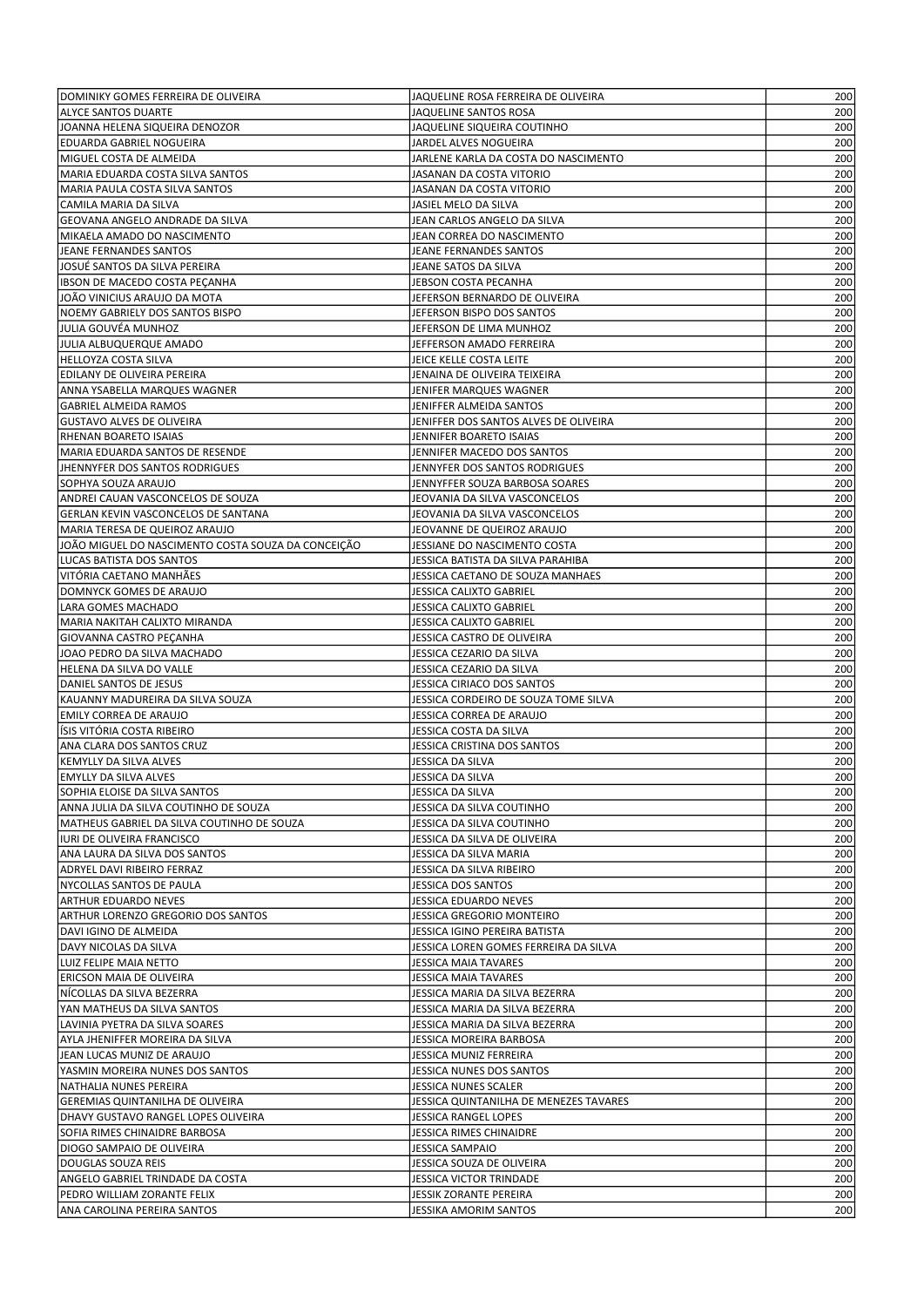| <b>ELLOAH FERREIRA SANTOS</b>                              | JESSIKA DOS SANTOS FERREIRA                             | 200        |
|------------------------------------------------------------|---------------------------------------------------------|------------|
| LAUANA MELO MONTEIRO DA SILVA                              | JESUANA MELO MONTEIRO DA SILVA                          | 200        |
| NOAH MAIA DA SILVA                                         | JHENIFFER MAIA DOS SANTOS SILVA                         | 200        |
| <b>GABRIELA MAIA DA SILVA</b>                              | JHENIFFER MAIA DOS SANTOS SILVA                         | 200        |
| NICOLLY GOMES BARCELOS                                     | <b>JHONATAN BARCELOS BARROS</b>                         | 200        |
| JHONNATAN JÚNIO DOS SANTOS ALVES                           | JHONI PEDRO DOS SANTOS                                  | 200        |
| HEITOR ANTONIO SILVA BRAZ                                  | JHONY ANTONIO DA SILVA                                  | 200        |
| MYKAELA DA SILVA FERNANDES                                 | JHULINDRE DA SILVA OLIVEIRA                             | 200        |
| JHULYELEN DOS SANTOS RODRIGUES                             | JHULYELEN DOS SANTOS RODRIGUES                          | 200        |
| DANIEL SANTOS DE DEUS                                      | JOAB SANTOS DE DEUS                                     | 200        |
| JOSUE FERNANDES DE FREITAS                                 | JOABE MEDEIROS DE FREITAS                               | 200        |
| LEONDIR PEREIRA MELEGARI                                   | JOADIR MELEGARI FILHO                                   | 200        |
| JASMYM SILVA LAHAN                                         | JOANA ANGELICA SILVA DE CARVALHO ANDRADE                | 200        |
| JULIANA D ARC DA SILVA                                     | JOANA D´ARC DA SILVA                                    | 200        |
| RYAN LUCAS DANTAS DE CALAIS DA ROSA                        | JOANA DANTAS DA SILVA                                   | 200        |
| MARIA ANGELICA BARBOSA XAVIER                              | JOANA DARC BARBOSA                                      | 200        |
| CAROLINA OLIVEIRA SOBRAL PESSANHA                          | JOANA DARQUE LEANDRO OLIVEIRA                           | 200        |
| LOHAN BARTHEZ DE OLIVEIRA RODRIGUES                        | JOANA DE OLIVEIRA RODRIGUES                             | 200        |
| MEL OLIVEIRA DAMACENO VIANA                                | JOANA DE OLIVEIRA RODRIGUES                             | 200        |
| NIKOLLY DOS SANTOS RODRIGUES                               | JOANA DE OLIVEIRA RODRIGUES                             | 200        |
| JHEAN NAVARRO DE SOUZA                                     | JOANI BORGES NAVARRO                                    | 200        |
| JOÃO BAPTISTA                                              | JOAO BAPTISTA                                           | 200        |
| ANA LEANDRO TAVARES                                        | JOAO BERNARDO TAVARES                                   | 200        |
| JOÃO PEDRO DA SILVA SANTIAGO                               | JOAO CARLOS DE FREITAS SANTIAGO                         | 200        |
| HANA JÚLIA DA SILVA SANTIAGO                               | JOAO CARLOS DE FREITAS SANTIAGO                         | 200        |
| JOAO SANTIAGO DA SILVA                                     | JOAO CARLOS DE FREITAS SANTIAGO                         | 200        |
| DOMINIKY DELFINO BRITO                                     | JOAO EMANUEL DE SOUZA COSTA                             | 200        |
| LAYZA CRISTYNE GOMES DE MEDEIROS                           | JOAO GOMES DE MEDEIROS FILHO                            | 200        |
| JOAO VITOR DINIZ PEREIRA                                   | JOAO VITOR DINIZ PEREIRA                                | 200        |
| ANA CLARA FELICIANO NETO                                   | JOCELENA GOMES                                          | 200        |
| KAMILY VITORIA LEANDRO PORTO                               | JOCELI LEANDRO                                          | 200        |
| IRIS KAMILLY DA LUZ SOUZA                                  | JOCELIA NASCIMENTO DA LUZ                               | 200        |
| LUIZ FELIPE GUEDES MARTINS                                 | JOCELINO MODESTO                                        | 200        |
| MATHEUS RIBEIRO MACIEL                                     | JOCELMA RIBEIRO MACIEL                                  | 200        |
| ALEHANDRA ALVES MENDES DE SOUZA                            | JOCIANA ALVES MENDES                                    | 200        |
| LAZARO FERREIRA ROCHA DA CONCEICAO                         | JOCIANE FERREIRA ROCHA DA CONCEICAO                     | 200        |
| VITORIA TEREZA SOUZA RAMOS DA SILVA                        | JOCIANGELA DE JESUS SOUZA CORDEIRO                      | 200        |
| RAISSA SOUZA RAMOS DA SILVA                                | JOCIANGELA DE JESUS SOUZA CORDEIRO                      | 200        |
| MILENNA DE JESUS SOUZA RAMOS DA SILVA                      | JOCIANGELA DE JESUS SOUZA CORDEIRO                      | 200        |
| JOEL JUNIOR DE JESUS DOS SANTOS                            | JOCIANGELA DE JESUS SOUZA CORDEIRO                      | 200        |
| MARIA EDUARDA FAUSTINO RODRIGUES                           | JOCIARA DA CONCEICAO FAUSTINO                           | 200        |
| THAINA ANDRADE ALBINO<br><b>RYAN MARQUES MAIA SCHUARTZ</b> | JOCIETE BARBOSA DE ANDRADE                              | 200        |
| MARIA ISABELY MOREIRA DE OLIVEIRA                          | JOCILANE NAVARRO MARQUES MAIA<br>JOCILEA MOREIRA BOCARD | 200<br>200 |
| VITORIA BAPTISTA ALMEIDA                                   | JOCILEIA DA COSTA HESPANHOL                             | 200        |
| LAYSA SOFIA DA SILVA DO NASCIMENTO CANUTO                  | JOCILENE DA SILVA DO NASCIMENTO                         | 200        |
| RAYAN DA SILVA DO NASCIMENTO CANUTO                        | JOCILENE DA SILVA DO NASCIMENTO                         | 200        |
| THAYLA SOARES FILGUEIRAS                                   | JOCILENE DE MIRANDA SOARES                              | 200        |
| CARLOS SAMUEL LEITE RODRIGUES BATISTA                      | JOCILENE DE OLIVEIRA PEREIRA DE SOUZA                   | 200        |
| LAVÍNIA DIAS DE OLIVEIRA                                   | JOCILENE DIAS LEAO                                      | 200        |
| SOPHIA DA SILVA FERREIRA                                   | JOCILENE FLORIANO DA SILVA                              | 200        |
| KEZIA RANGEL CADIMO                                        | JOCILENE RANGEL MAGALDI VERLING                         | 200        |
| ÁGATHA NUNES SANTOS                                        | JOCILENE SANTOS DA SILVA                                | 200        |
| JOCILENE TAVARES DOS SANTOS                                | JOCILENE TAVARES DOS SANTOS                             | 200        |
| ISABELLA BYANCA DE OLIVEIRA FONSECA                        | JOCILENE TEIXEIRA DE OLIVEIRA                           | 200        |
| CARLOS EDUARDO MONTEIRO BEZERRA                            | JOCIVANA MONTEIRO CERQUEIRA                             | 200        |
| <b>ARTHUR MONTEIRO BEZERRA</b>                             | JOCIVANA MONTEIRO CERQUEIRA                             | 200        |
| THIAGO DOS SANTOS SOUZA                                    | JOCIVANI DOS SANTOS PINTO                               | 200        |
| THAIS DA SILVA MELO                                        | JOEL SANTOS MELO                                        | 200        |
| GABRIELLY BENTO PEREIRA                                    | JOELCY MENDONCA PEREIRA                                 | 200        |
| BEATRIZ ALVES MESSIAS DOS SANTOS                           | JOELMA ALVES DOS SANTOS                                 | 200        |
| DAVI MOTHÉ BUSH                                            | JOELMA DAUT MOTHE BUSH                                  | 200        |
| MARINA PINTO SANTOS                                        | JOELMA DOS SANTOS PINTO                                 | 200        |
| KAYLANE LOPES DA SILVA                                     | JOELMA LOPES CARDOSO SILVA                              | 200        |
| LUDIMILA OLIVEIRA DE ARAUJO                                | JOELMA MOREIRA OLIVEIRA                                 | 200        |
| ISAQUE OLIVEIRA DE ARAÚJO                                  | JOELMA MOREIRA OLIVEIRA                                 | 200        |
| PEDRO HENRIQUE NUNES GONÇALVES                             | JOELSON NUNES                                           | 200        |
| MARIA VICTORYA SILVA NUNES                                 | JOELSON NUNES                                           | 200        |
| STHEFANY ANTUNES DA SILVA                                  | JOHN BENEDITA DA SILVA                                  | 200        |
| FLAVIO NIKOLAS COSTA BATISTA                               | JOICE ANDRADE COSTA                                     | 200        |
| ANA LUIZA BASTOS DE ASSIS PEIXOTO LOPES                    | JOICE BASTOS DE ASSIS                                   | 200        |
| <b>ENZO HENRIQUE CAVALCNTI OLIVEIRA</b>                    | JOICE CAVALCANTI PEREIRA                                | 200        |
| MARIA LUIZA DA SILVA GASPAR                                | JOICE DA SILVA DE CARVALHO                              | 200        |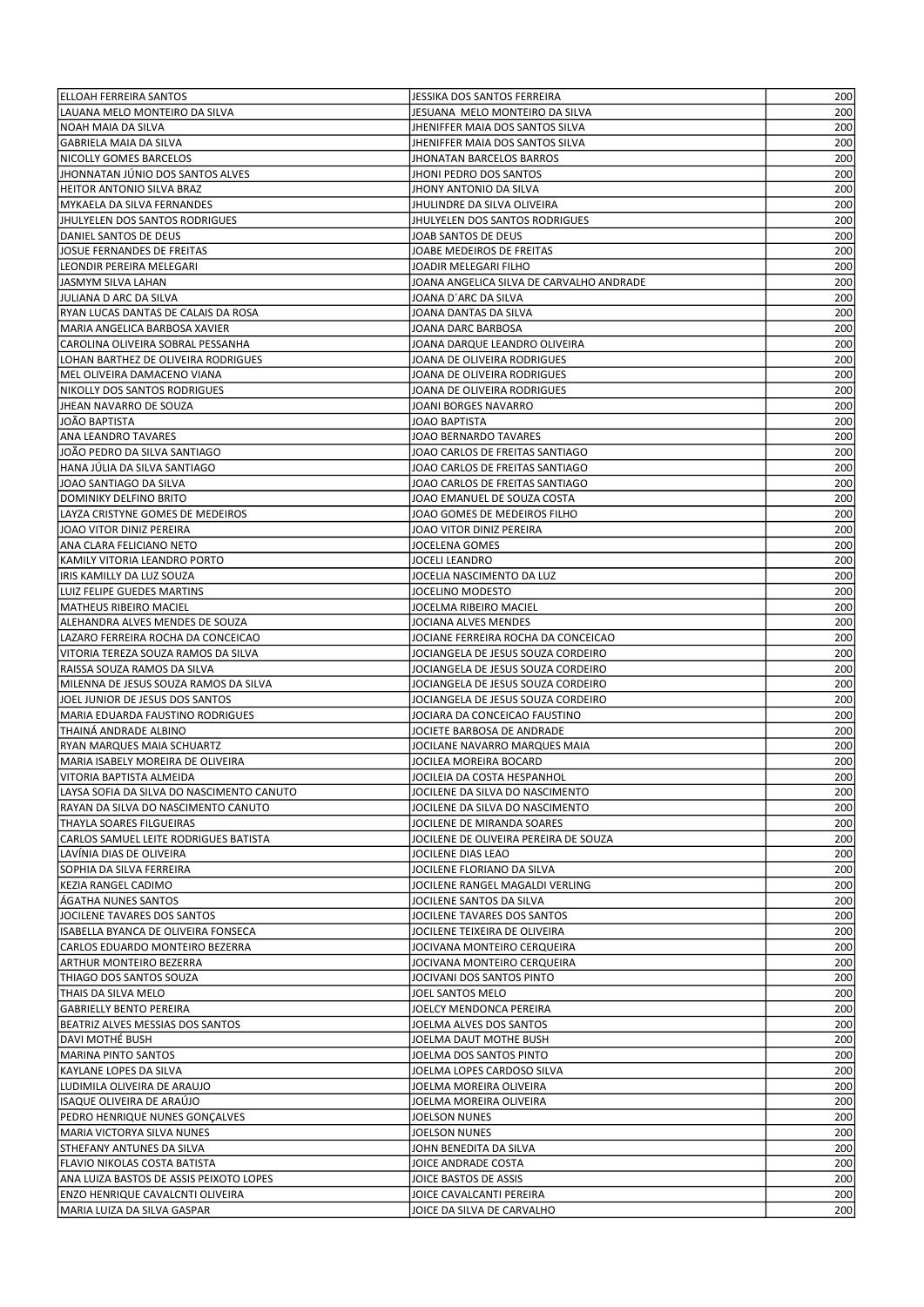| MARIA EDUARDA ALVES DE OLIVEIRA                                    | JOICE DOS SANTOS ALVES                                                   | 200        |
|--------------------------------------------------------------------|--------------------------------------------------------------------------|------------|
| JOÃO PEDRO FELIX TEODORO                                           | JOICE FELIX PEREIRA TEODORO                                              | 200        |
| NICOLLAS ANTONIO GUEDES DOS SANTOS CORDEIRO                        | JOICE GUEDES DOS SANTOS                                                  | 200        |
| PEDRO HENRIQUE FERREIRA DOS SANTOS                                 | JOICE SANTOS FERREIRA                                                    | 200        |
| ANNA ELISA FERREIRA DOS SANTOS                                     | JOICE SANTOS FERREIRA                                                    | 200        |
| SOPHIA BATISTA VSILVA MIRANDA                                      | JONABES DA SILVA MIRANDA                                                 | 200        |
| JOÃO VICTOR DOS SANTOS JESUS                                       | JONAS MEDRADO DE JESUS                                                   | 200        |
| JOSE DEIWDE GOMES DA SILVA<br>DAVI DE MORAIS EUZEBIO               | JONATHAN GOMES<br>JORDAN RAFAEL EUZEBIO                                  | 200<br>200 |
| KAUAN GOMES BORGES CORREIA                                         | JORDANA BARBARA GOMES                                                    | 200        |
| JOÃO VICTOR DA SILVA SANTOS                                        | JORGE ANTONIO DOS SANTOS                                                 | 200        |
| JHONY ERICK DA SILVA SANTOS                                        | JORGE ANTONIO DOS SANTOS                                                 | 200        |
| DAVID LUCCAS DA SILVA SANTOS                                       | JORGE ANTONIO DOS SANTOS                                                 | 200        |
| ANANDA JESUS DE PAULA                                              | JORGE DE PAULA FIRMINO                                                   | 200        |
| LUANA DOS SANTOS DA SILVA                                          | JORGE LUIS DE SOUZA SILVA                                                | 200        |
| JONAS TAVARES DA SILVA                                             | JORGE LUIS VERISSIMO DA SILVA                                            | 200        |
| JORGE DAVI TAVARES DA SILVA                                        | JORGE LUIS VERISSIMO DA SILVA                                            | 200        |
| MARIA LUIZA ALVES DA SILVA COSTA                                   | JORGE LUIZ DA SILVA COSTA                                                | 200        |
| ISRAEL ABRAAO DE JESUS ROSA                                        | JORGE LUIZ DOS SANTOS ROSA                                               | 200        |
| KAIK DOS SANTOS DA SILVA                                           | JORGE LUIZ SOUZA DA SILVA                                                | 200        |
| MATHEUS SANTOS DE CARVALHO                                         | JORGE TERRA DE CARVALHO                                                  | 200        |
| ERNANI DA COSTA NUNES                                              | JORGETE COSTA BRANDAO<br>JORGINA BORGES MADUREIRA DA CONCEICAO           | 200<br>200 |
| ALEXSANDRA MADUREIRA COUTINHO<br>VITORIA SILVA NOGUEIRA FLORES     | JORGINA DA SILVA FLORES                                                  | 200        |
| EDUARDA DA SILVA NOGUEIRA FLORES                                   | JORGINA DA SILVA FLORES                                                  | 200        |
| JOYCI DOS SANTOS FERREIRA                                          | JORIDALVA CARDOSO DOS SANTOS                                             | 200        |
| YAM GABRIEL SANTOS MONTEIRO ANTUNES                                | JORZELY MONTEIRO DE CARVALHO                                             | 200        |
| MIGUEL EDUARDO SILVA MAGNO                                         | JOSANE SILVA GOMES                                                       | 200        |
| RYAN KEVYN LIRO DOS SANTOS                                         | JOSCIARIA LIRO DOS SANTOS                                                | 200        |
| NATHALIA DE SOUZA EUZEBIO                                          | JOSE AUGUSTO DA SILVA EUZEBIO                                            | 200        |
| LUCAS DE SOUZA EUZEBIO                                             | JOSE AUGUSTO DA SILVA EUZEBIO                                            | 200        |
| IOHANA DA SILVA PEIXOUTO                                           | JOSE AUGUSTO PEIXOUTO                                                    | 200        |
| NICOLAS DOS SANTOS MATHEUS                                         | JOSE CARLOS DA SILVA MATHEUS                                             | 200        |
| LAYSA SOARES RODRIGUES                                             | JOSE CARLOS DE OLIVEIRA SOARES                                           | 200        |
| ANA JÚLIA DA SILVA VALÉRIO                                         | JOSE CARLOS DORES VALERIO                                                | 200        |
| JOSE VINICIUS LOPES DA SILVA                                       | JOSE CARLOS LOPES DA SILVA                                               | 200        |
| JOSE DERISMAR SANTOS SOUZA<br>ÁLVARO GABRIEL LEANDRO DE OLIVEIRA   | JOSE CLAUDEMARCOS DOS SANTOS SOUZA<br>JOSE CLAUDIO FERNANDES DE OLIVEIRA | 200<br>200 |
| THIAGO LOURENÇO DA SILVA                                           | JOSE DA SILVA                                                            | 200        |
| ESTHEFANE LOURENÇO DA SILVA                                        | JOSE DA SILVA                                                            | 200        |
| THALITA LOURENCO DA SILVA                                          | JOSE DA SILVA                                                            | 200        |
| JOSE DUARTE GONCALVES SALERMO                                      | JOSE DUARTE GONCALVES SALERMO                                            | 200        |
| MIGUEL ANGELO CONCEICAO AZEREDO                                    | JOSE FLAVIO AZEREDO                                                      | 200        |
| SAMUEL GUILHERME DA CONCEIÇÃO AZEREDO                              | JOSE FLAVIO AZEREDO                                                      | 200        |
| SAMUEL FURTADO DE SANTANA                                          | JOSE FRANCISCO DE SANTANA NETO                                           | 200        |
| ISABELLA DOS SANTOS DE OLIVEIRA                                    | JOSE JEFFERSON DE OLIVEIRA DOS SANTOS                                    | 200        |
| ELOAH ALMEIDA DA SILVA                                             | JOSE JULIO DA SILVA                                                      | 200        |
| JOSÉ LUIZ LUCIO ATAMAZIO                                           | JOSE LUIZ LUCIO ATAMAZIO                                                 | 200        |
| PEDRO LUKAS FREITAS ROMÃO                                          | JOSE LUIZ OLIVEIRA ROMAO                                                 | 200        |
| <b>DAVY LUIZ FREITAS ROMAO</b><br><b>FELIPE MARQUES DOS SANTOS</b> | JOSE LUIZ OLIVEIRA ROMAO                                                 | 200<br>200 |
| MARCOS DAVI MARQUES DOS SANTOS                                     | JOSE MARCO DOS SANTOS<br>JOSE MARCO DOS SANTOS LINS                      | 200        |
| MATHEUS MARQUES DOS SANTOS                                         | JOSE MARCO DOS SANTOS LINS                                               | 200        |
| JOÃO VICTOR DA SILVA RIBEIRO                                       | JOSE OSVERALDO SOUZA RIBEIRO                                             | 200        |
| MILLENA SANTOS ISAAC                                               | JOSE PAULO FRANCA ISAAC                                                  | 200        |
| MICKAELLA SANTOS ISAAC                                             | JOSE PAULO FRANCA ISSAC                                                  | 200        |
| CLARICE DA CRUZ DE JESUS                                           | JOSE RIVAILDE DE JESUS                                                   | 200        |
| ANDRYW GONÇALVES CORDEIRO                                          | JOSE ROBERTO PEREIRA                                                     | 200        |
| JOSE ROBERTO PEREIRA SANTOS FILHO                                  | JOSE ROBERTO PEREIRA SANTOS FILHO                                        | 200        |
| GABRIEL PINHO DE ARAUJO SANTIAGO                                   | JOSE ROMILDO SANTIAGO                                                    | 200        |
| WESLLY AZEVEDO MENEZES                                             | JOSE RONALDO DE SOUZA MENEZES                                            | 200        |
| JOSÉ WELLINGTON DA SILVA                                           | JOSE WELLINGTON DA SILVA                                                 | 200        |
| PAULO CESAR DA SILVA CAVALCANTI                                    | JOSEANA DA SILVA                                                         | 200        |
| <b>GUSTAVO SOUZA DE OLIVEIRA</b>                                   | JOSEANE BATISTA SOUZA                                                    | 200        |
| JULIA SOUZA DE OLIVEIRA<br>ELIZABETH CARVALHO MONTEIRO ROCHA       | JOSEANE BATISTA SOUZA<br>JOSEANE CARVALHO DA SILVA                       | 200<br>200 |
| PABLO WENDERSON FRANCISCA DIAS CONCEICAO                           | JOSEANE FRANCISCA                                                        | 200        |
| JOAO MIGUEL VIANA GOMES                                            | JOSEANE SANTOS VIANA                                                     | 200        |
| REBECA CAROLINA DOMINGOS DE OLIVEIRA                               | JOSEFA DOMINGOS                                                          | 200        |
| YNGRIDE CAREM SANTOS PEREIRA                                       | JOSEFA MARILIA DOS SANTOS SILVA                                          | 200        |
| NICOLAS SANTOS PEREIRA                                             | JOSEFA MARILIA DOS SANTOS SILVA                                          | 200        |
| JOAO VITOR ALEXANDRE FERNANDES                                     | JOSEFA VANDA ALEXANDRE DA SILVA                                          | 200        |
| JOAO VITOR DE OLIVEIRA PEIXOTO                                     | JOSELAINE NUNES DE OLIVEIRA                                              | 200        |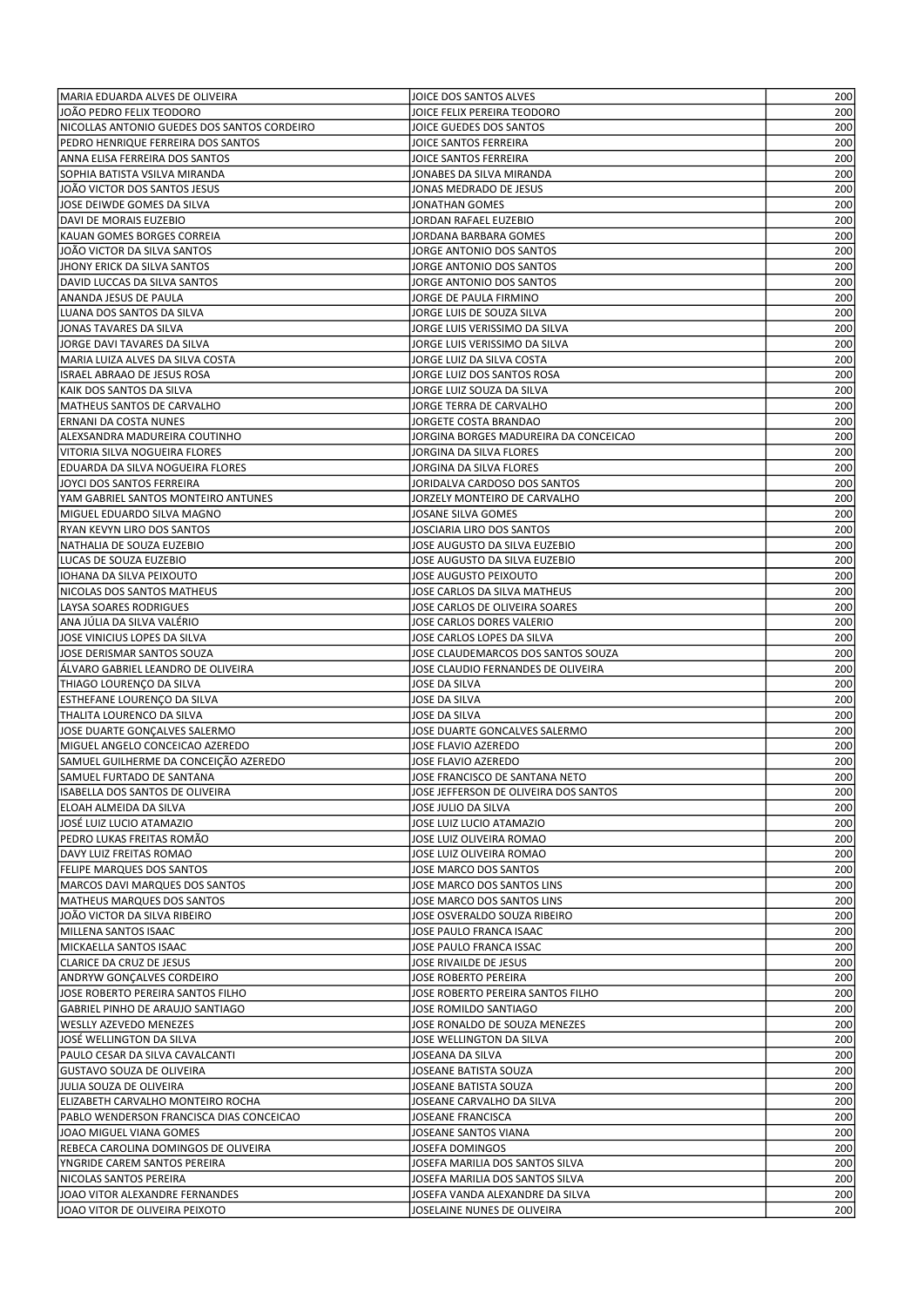| MATHEUS ALVES PORTELA GONCALVES                                           | JOSELENE DA CUNHA ALVES                                              | 200        |
|---------------------------------------------------------------------------|----------------------------------------------------------------------|------------|
| NICKOLAS SANTOS GOMES                                                     | JOSELENE TAVARES DOS SANTOS GOMES                                    | 200        |
| MATHEUS XAVIER CHIARETTI                                                  | JOSELI CORREA XAVIER                                                 | 200        |
| OTAVIO LUCAS ALVES DE SOUZA                                               | JOSELIA ALVES MACIEL                                                 | 200        |
| MAYRA EDUARDA CARDOSO GOMES                                               | JOSELIA CARDOSO GOMES                                                | 200        |
| PALOMA DA SILVA SIQUEIRA                                                  | JOSELINA FERREIRA DA SILVA                                           | 200        |
| JOSELIO NUNES DA SILVA                                                    | JOSELIO NUNES DA SILVA                                               | 200        |
| HEYBSON MENDONÇA DE OLIVEIRA<br>JOSEMAR COSTA TRINDADE                    | JOSELMA MENDONCA MARTINS DA SILVA OLIVEIRA<br>JOSEMAR COSTA TRINDADE | 200<br>200 |
| NICOLLY TELES DA SILVA SANTOS                                             | JOSEMAR DA SILVA SANTOS                                              | 200        |
| <b>BRYAN DA SILVA RODRIGUES</b>                                           | JOSEMAR RODRIGUES DA SILVA                                           | 200        |
| ISRAEL DE LIMA DA SILVA                                                   | JOSEMARY ANTONIO DE LIMA                                             | 200        |
| YASMIM VITORIA SANTOS GUIMARAES                                           | JOSENILCE SANTOS DE ABREU                                            | 200        |
| DHONNATA GABRYEL SANTOS SANTANA                                           | JOSENILDA BORGES DOS SANTOS                                          | 200        |
| QUELIANE BISPO MENDES                                                     | JOSENILDA DA CONCEICAO BISPO                                         | 200        |
| MARIA EDUARDA BISPO MENDES                                                | JOSENILDA DA CONCEICAO BISPO                                         | 200        |
| LEONARDO HELENO ANDRADE PEREIRA                                           | JOSENILDO ARAUJO PEREIRA                                             | 200        |
| GABRIELI FERNANDES DOS SANTOS                                             | JOSIANE BAPTISTA FERNANDES                                           | 200        |
| JOSIANE BAPTISTA FERNANDES                                                | JOSIANE BAPTISTA FERNANDES                                           | 200        |
| <b>HENZO DE OLIVEIRA GOMES</b>                                            | JOSIANE DE OLIVEIRA ANDRADE                                          | 200        |
| AGATHA VITÓRIA BARRETO DOS SANTOS                                         | JOSIANE DOS SANTOS CORREA                                            | 200        |
| MARCOS FELIPE SOUZA DO ESPÍRITO SANTO<br>JULYA DOS SANTOS MARTINS COSENZO | JOSIANE DOS SANTOS SOUZA<br>JOSIANE DOS SANTOS TIMOTEO               | 200<br>200 |
| ESTHER FRANCISCA DE REZENDE                                               | JOSIANE FRANCISCA                                                    | 200        |
| PAULO HENRIQUE LEODORIO MARTINS                                           | JOSIANE LEODORIO MARTINS                                             | 200        |
| ITHALO OLIVEIRA REIS DE AVELAR                                            | JOSIANE OLIVEIRA REIS                                                | 200        |
| <b>HEITOR SOUZA</b>                                                       | JOSIANE SOUZA GOMES                                                  | 200        |
| ANNA LUIZA VIEIRA BERNARDES FERREIRA                                      | JOSIANE VIEIRA BERNARDES FERREIRA                                    | 200        |
| KAYQUE ANGELLO ALVES PEREIRA                                              | JOSIANI ALVES DOS SANTOS                                             | 200        |
| DAVI DE AZEVEDO MOTA                                                      | JOSIANY DE AZEVEDO                                                   | 200        |
| YAGO LIMA DE SOUZA                                                        | JOSICLEIDE DA SILVA LIMA DE SOUZA                                    | 200        |
| RAYSSA LIMA DE SOUZA                                                      | JOSICLEIDE DA SILVA LIMA DE SOUZA                                    | 200        |
| GIOVANNA BATISTA SANTOS                                                   | JOSIELE RANGEL BATISTA                                               | 200        |
| ÍTALO DE ARAUJO SANTOS                                                    | JOSIENE FALETA DE ARAUJO                                             | 200        |
| ANA VITORIA DE SOUZA RIBEIRO                                              | JOSILANE CLEMENTE DE SOUZA                                           | 200        |
| KETHELIN CORREIA RIBEIRO                                                  | JOSILANE NUNES CORREIA                                               | 200        |
| NAHANA BASTOS DA SILVA                                                    | JOSILENE BASTOS                                                      | 200        |
| CAYO KEVEN SANTOS SOUZA                                                   | JOSILENE DA SILVA DOS SANTOS                                         | 200        |
| HENDRYKA GUSMÃO GONÇALVES                                                 | JOSILENE LEAL GUSMAO                                                 | 200        |
| ANA LUIZZA CORREIA FARIA                                                  | JOSILENE MOREIRA                                                     | 200        |
| <b>ALEXSANDRA RAMOS TAVARES</b>                                           | JOSILENE RAMOS DE OLINDA                                             | 200        |
| <b>ALEXSANDRO RAMOS TAVARES</b>                                           | JOSILENE RAMOS DE OLINDA                                             | 200        |
| JOSIMARA MARQUES<br><b>MATHEUS GARCIA MURITO</b>                          | JOSIMARA MARQUES<br>JOSIMEIRE DE OLIVEIRA MURITO GARCIA              | 200<br>200 |
| MARCELA THAINARA BELO DA SILVA                                            | JOSINA JORGE DA SILVA                                                | 200        |
| EDUARDO DE OLIVEIRA SILVA                                                 | JOSINEIA EVANGELISTA DE OLIVEIRA SILVA                               | 200        |
| EMANUELY VIEIRA DA COSTA                                                  | JOSINEIA GOMES VIEIRA                                                | 200        |
| IANG MARIANO DE LIMA                                                      | JOSINEIA OLIVEIRA MARIANO                                            | 200        |
| DHALINA DA CUNHA COELHO                                                   | JOSSELMA SOUZA DA CUNHA COELHO                                       | 200        |
| CAMILLY MORENO RANGEL PORTO                                               | JOSYELEM MORENO RANGEL                                               | 200        |
| JOÃO VITOR MAINARTE COELHO                                                | JOVELINO DAMACENO COELHO                                             | 200        |
| PEDRO HENRIQUE MAINARTE COELHO                                            | JOVELINO DAMACENO COELHO                                             | 200        |
| THAMIRIS MAINARTE COELHO                                                  | JOVELINO DAMACENO COELHO                                             | 200        |
| IZABELLA GONÇALVES DE SOUZA                                               | JOYCE GONCALVES ROMAO DA SILVA                                       | 200        |
| PEDRO HENRIQUE MONTEIRO DIAS                                              | JOYCE MONTEIRO COSTA                                                 | 200        |
| MARIA EDUARDA BAIÃO JULIO                                                 | JOYCICLEIDE DE JEUSUS BAIAO                                          | 200        |
| SAMIRA CAETANO DA COSTA                                                   | JOZE GOMES CAETANO DA SILVA                                          | 200        |
| CLARA LESSA DE MOURA FARIAS                                               | JOZIELA LESSA DE MOURA                                               | 200        |
| LUCAS BERNARDO DE SOUZA                                                   | JOZIELE RORIGUES BERNARDO                                            | 200        |
| MICKAEL VICTOR MATHEUS BALBINO                                            | JOZILANE RIBEIRO MATHEUS BALBINO                                     | 200        |
| SOPHIA DA SILVA VIEIRA CONCEIÇÃO                                          | JUACIR VIEIRA DA CONCEICAO                                           | 200        |
| NICOLLY RODRIGUES MARCIANO<br>LUIZ FILIPE VENTURA MAIA                    | JUCELIA RODRIGUES DA SILVA MARCIANO<br>JUCELIA VENTURA DE ABREU      | 200<br>200 |
| JUCELMA MARIA DO NASCIMENTO BASILIO                                       | JUCELMA MARIA DO NASCIMENTO BASILIO                                  | 200        |
| CRISTIAN JUNIOR AMORIN DA SILVA                                           | JUCEMILTA AMORIM DA SILVA                                            | 200        |
| ANA SARA REGIS DA SILVA MENDONCA                                          | JUCIENE REGIS DA SILVA MENDONCA                                      | 200        |
| JOSUE FERNANDES DE OLIVEIRA                                               | JUCIER PEREIRA DE OLIVEIRA                                           | 200        |
| PAULO VICTOR GUEDES SANTANA SILVA                                         | JUCILEA AZEVEDO GUEDES                                               | 200        |
| MARCOS VINICIUS SOUZA DOS SANTOS                                          | JUCILEIDE BARBOSA DE SOUZA                                           | 200        |
| MAYANNY MIRANDA DE JESUS NASCIMENTO                                       | JUCILENE MIRANDA DE JESUS                                            | 200        |
| ANDERSON LUIS DOS SANTOS SANTANA                                          | JUCINEIDE REIS DOS SANTOS                                            | 200        |
| PAULO HENRIQUE RIBEIRO MACHADO                                            | JULIA APARECIDA PEREIRA                                              | 200        |
| MARIA PAULA DA CONCEICAO SILVEIRA                                         | JULIA DA CONCEICAO GOMES                                             | 200        |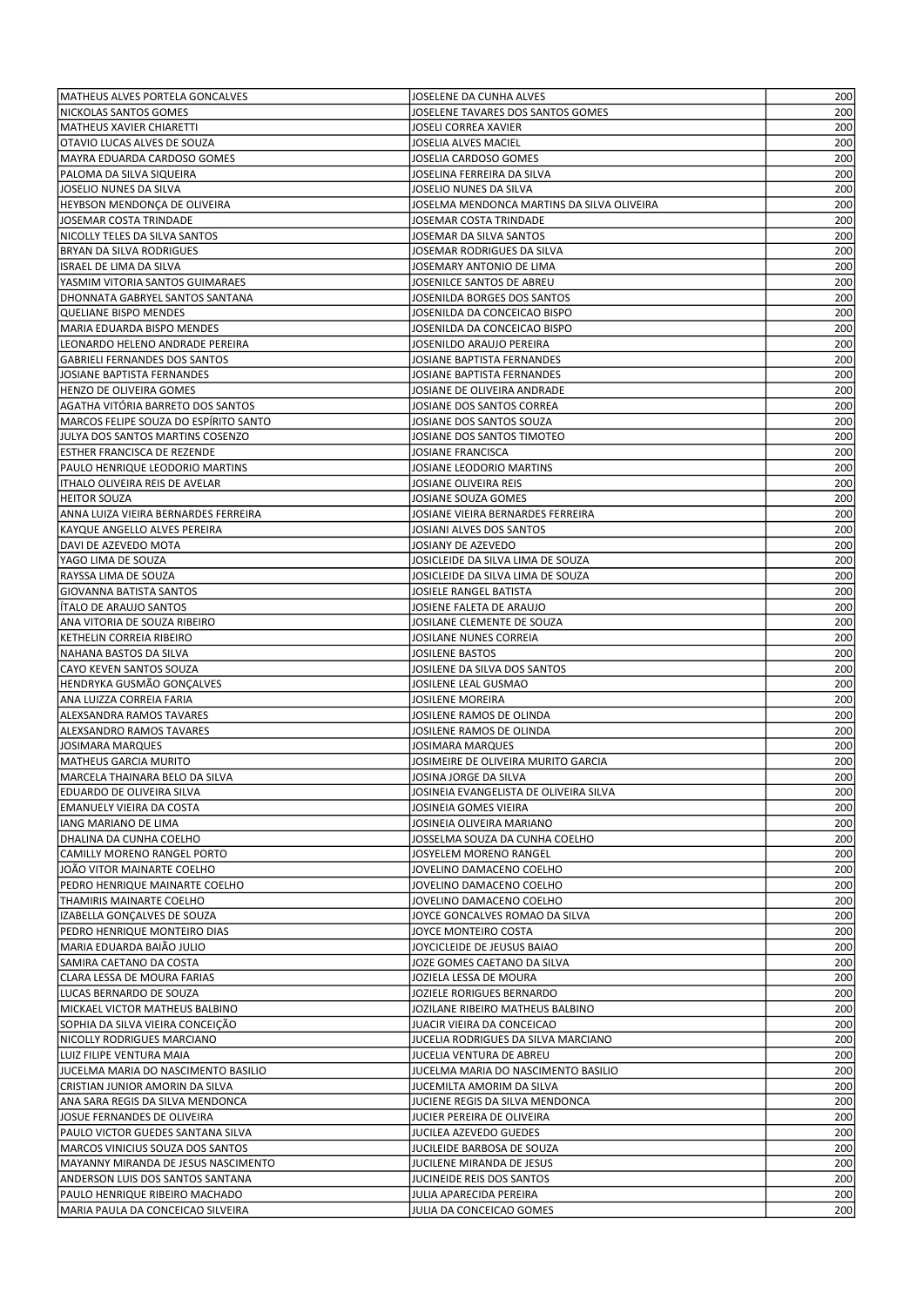| THIAGO CONCEICAO BARBOSA                 | JULIA DA CONCEICAO GOMES                                                 | 200 |
|------------------------------------------|--------------------------------------------------------------------------|-----|
| <b>GABRIEL DA SILVA SANTANA</b>          | JULIA DA SILVA SANTANA                                                   | 200 |
| WALTER BARBOSA DA SILVA                  | JULIA ELEN DA SILVA TARDIN                                               | 200 |
| WANESSA BARBOSA DA SILVA                 | JULIA ELEN DA SILVA TARDIN                                               | 200 |
| MARINA BARBOSA DA SILVA                  | JULIA ELEN DA SILVA TARDIN                                               | 200 |
| ARTHUR MOTTA DA SILVA MORAES             | JULIA MOTTA DA SILVA                                                     | 200 |
| REBECA CANEMA SANTOS DA SILVA            | JULIAMAR ORACIO CANEMA                                                   | 200 |
| EVELYN VITORIA ANDRADE DE CAMPOS         | JULIANA ANDRADE DE CAMPOS                                                | 200 |
| BRENDA CRISTINA DE CAMPOS MACHADO        | JULIANA ANDRADE DE CAMPOS                                                | 200 |
| HYAGO DA CONCEICAO DUARTE                | JULIANA ANICETO DA CONCEICAO                                             | 200 |
| SARAH ARAÚJO MORAIS                      | JULIANA ARAUJO MORAIS                                                    | 200 |
|                                          | JULIANA BARRETO DE SOUZA                                                 |     |
| MANUELY ESTER BARRETO SARDINHA           |                                                                          | 200 |
| LYVIA SARA TAVARES GONÇALVES             | JULIANA CRISTINA PINTO TAVARES                                           | 200 |
| JOAO SABINO GERONDE                      | JULIANA DA ROSA TURRA GERONDE                                            | 200 |
| MYGUEL DA SILVA ALVES                    | JULIANA DA SILVA ALVES                                                   | 200 |
| RENNAN DA SILVA SOARES                   | JULIANA DA SILVA NASCIMENTO                                              | 200 |
| MARIA EDUARDA ARAUJO DO NASCIMENTO       | JULIANA DE ARAUJO DOS SANTOS                                             | 200 |
| ARTHUR AZEREDO FERREIRA DA SILVA         | JULIANA DE AZEREDO FERREIRA MATHEUS                                      | 200 |
| ELIAS DE SOUZA CARVALHO                  | JULIANA DE SOUZA CARVALHO                                                | 200 |
| NICOLLE CARVALHO                         | JULIANA DE SOUZA CARVALHO                                                | 200 |
| CAIO ZAROUR RIBEIRO CABRAL               | JULIANA DIAS ZAROUR RIBEIRO                                              | 200 |
| CAUA ZAROUR RIBEIRO CABRAL               | JULIANA DIAS ZAROUR RIBEIRO                                              | 200 |
| AYLA VITÓRIA NASCIMENTO DE JESUS         | JULIANA DO NASCIMENTO XAVIER                                             | 200 |
| KAUE DOS SANTOS FREIRE PEREIRA           | JULIANA DOS SANTOS FREIRE                                                | 200 |
| MANUELLA DOS SANTOS FREIRE FERREIRA      | JULIANA DOS SANTOS FREIRE                                                | 200 |
| KAYLLANY FERNANDES CANEMA                | JULIANA DUTRA FERNANDES                                                  | 200 |
| LARISSA RIBEIRO NEVES                    | JULIANA FLOR RIBEIRO                                                     | 200 |
| LIVIA CHRISTINI MARQUES BRAGA            | JULIANA GOMES MARQUES                                                    | 200 |
| MARCELY JOSEFE REZENDE                   | JULIANA JOSEFE MACIEL                                                    | 200 |
| ARTHUR JOSEFE BATISTA                    | JULIANA JOSEFE MACIEL                                                    | 200 |
| AGATHA DE SOUZA ALMEIDA                  | JULIANA LIMA DE SOUZA                                                    | 200 |
| <b>WASHINGTON LOPES DOS SANTOS</b>       | JULIANA LOPES DO AMARAL                                                  | 200 |
| NATASHA ALICE LOPES DA SILVA             | JULIANA LOPES DO AMARAL                                                  | 200 |
| KAIO MIGUEL LOPES DA SILVA               | JULIANA LOPES DO AMARAL                                                  | 200 |
| LUAN NUNES LIZARDO JUNIOR                | JULIANA LOURENCO DA CONCEICAO SALES                                      | 200 |
| HEITOR SANTOS DE OLIVEIRA                | JULIANA MANHAES DOS SANTOS MESQUITA                                      | 200 |
| PEDRO MELO DE ALMEIDA COSTA SILVA        | JULIANA MELO DE ALMEIDA COSTA SILVA                                      | 200 |
| DAVI MELO DE ALMEIDA COSTA SILVA         | JULIANA MELO DE ALMEIDA COSTA SILVA                                      | 200 |
|                                          |                                                                          |     |
| LETICIA BOMJARDIM HESER                  | JULIANA MENDES NEVES BONJARDIM<br>JULIANA MENDONCA RESENDE SANTOS VIEIRA | 200 |
| GUILHERME MENDONÇA VIEIRA                |                                                                          | 200 |
| LARA BEATRYS MORAES ANDRADE              | JULIANA MORAES ARAUJO                                                    | 200 |
| BRENDHA RIBEIRO LEITE DE JESUS           | JULIANA MOREIRA RIBEIRO                                                  | 200 |
| PEDRO HENRIQUE OLIVEIRA LEITE DOS SANTOS | JULIANA OLIVEIRA DOS SANTOS                                              | 200 |
| ANA SOPHIA DE OLIVEIRA NOGUEIRA          | JULIANA OLIVEIRA DOS SANTOS                                              | 200 |
| MCKINZIE DOS SANTOS ARAUJO               | JULIANA PACHECO DOS SANTOS                                               | 200 |
| DOUGLAS EMANOEL DOS SANTOS               | JULIANA PACHECO DOS SANTOS                                               | 200 |
| BRUNO PEDRA MEIRELES BASTOS              | JULIANA PEDRA MEIRELES                                                   | 200 |
| LEONARDO PEDRA MEIRELES BASTOS           | JULIANA PEDRA MEIRELES                                                   | 200 |
| JULIANO PIMENTEL LOURO                   | JULIANA PIMENTEL DE OLIVEIRA                                             | 200 |
| IIGOR PINTO SEIXAS GAMA                  | JULIANA PINTO SEIXAS                                                     | 200 |
| EMILY TEIXEIRA IVO                       | JULIANA PINTO TEIXEIRA IVO                                               | 200 |
| ANA JULIA RIBEIRO CONCEIÇÃO SILVA        | JULIANA RIBEIRO CONCEICAO                                                | 200 |
| BENJAMIM RODRIGUES ALBINO DO CARMO       | <b>JULIANA RODRIGUES</b>                                                 | 200 |
| JULIA APARECIDA RODRIGUES                | JULIANA RODRIGUES DA SILVA                                               | 200 |
| CAICK RODRIGUES VENTURA                  | JULIANA RODRIGUES DA SILVA                                               | 200 |
| PEDRO HENRIQUE RUBIM BARCELOS            | JULIANA RUBIM GONCALVES DIAS SILVA BARCELOS                              | 200 |
| SOPHIA RUBIM BARCELOS                    | JULIANA RUBIM GONCALVES DIAS SILVA BARCELOS                              | 200 |
| LYLIAN SANT ANA BRAGA                    | JULIANA SANT ANA FERREIRA                                                | 200 |
| JHONATAN SANT ANA HONORATO               | JULIANA SANT ANA FERREIRA                                                | 200 |
| EYSHILA SANT ANA HONORATO                | JULIANA SANT ANA FERREIRA                                                | 200 |
| JOÃO PEDRO COSTA BARROSO                 | JULIANA SILVA DA COSTA BARROSO                                           | 200 |
| JOÃO GUILHERME COSTA BARROSO             | JULIANA SILVA DA COSTA BARROSO                                           | 200 |
| KAROLYNE SOARES MEDEIROS                 | JULIANA SOARES DE ALMEIDA                                                | 200 |
| JOÃO MIGUEL SOUZA DE OLIVEIRA            | JULIANA SOUZA SANTOS                                                     | 200 |
| JULIA DOS SANTOS PEREIRA                 | JULIANA VIEIRA PEREIRA                                                   | 200 |
| MAIKE RIBEIRO NOGUEIRA VERISSIMO         | JULIANA VIEIRA RIBEIRO                                                   | 200 |
| ALEXANDRE VIEIRA RIBEIRO                 | JULIANA VIEIRA RIBEIRO                                                   | 200 |
| YASMIN DE CARVALHO LIMA                  | JULIANA VIVIEN COSTA CRUZ DE CARVALHO                                    | 200 |
| CAIO EDUARDO COSTA DA ROCHA              | JULIANE DA COSTA TIMOTEO ROCHA                                           | 200 |
| ANA CLARA COSTA DA ROCHA                 | JULIANE DA COSTA TIMOTEO ROCHA                                           | 200 |
| JOAQUIM MOURA BORGES                     | JULIANE SIQUEIRA BORGES                                                  | 200 |
| JULIANA KELLY ROSA BOARETO               | JULIANO BOARETO                                                          | 200 |
| DAVI LUCAS DE SOUZA SANT ANNA BENTO      | JULIE HELEM DE SOUZA SANT ANNA                                           | 200 |
|                                          |                                                                          |     |